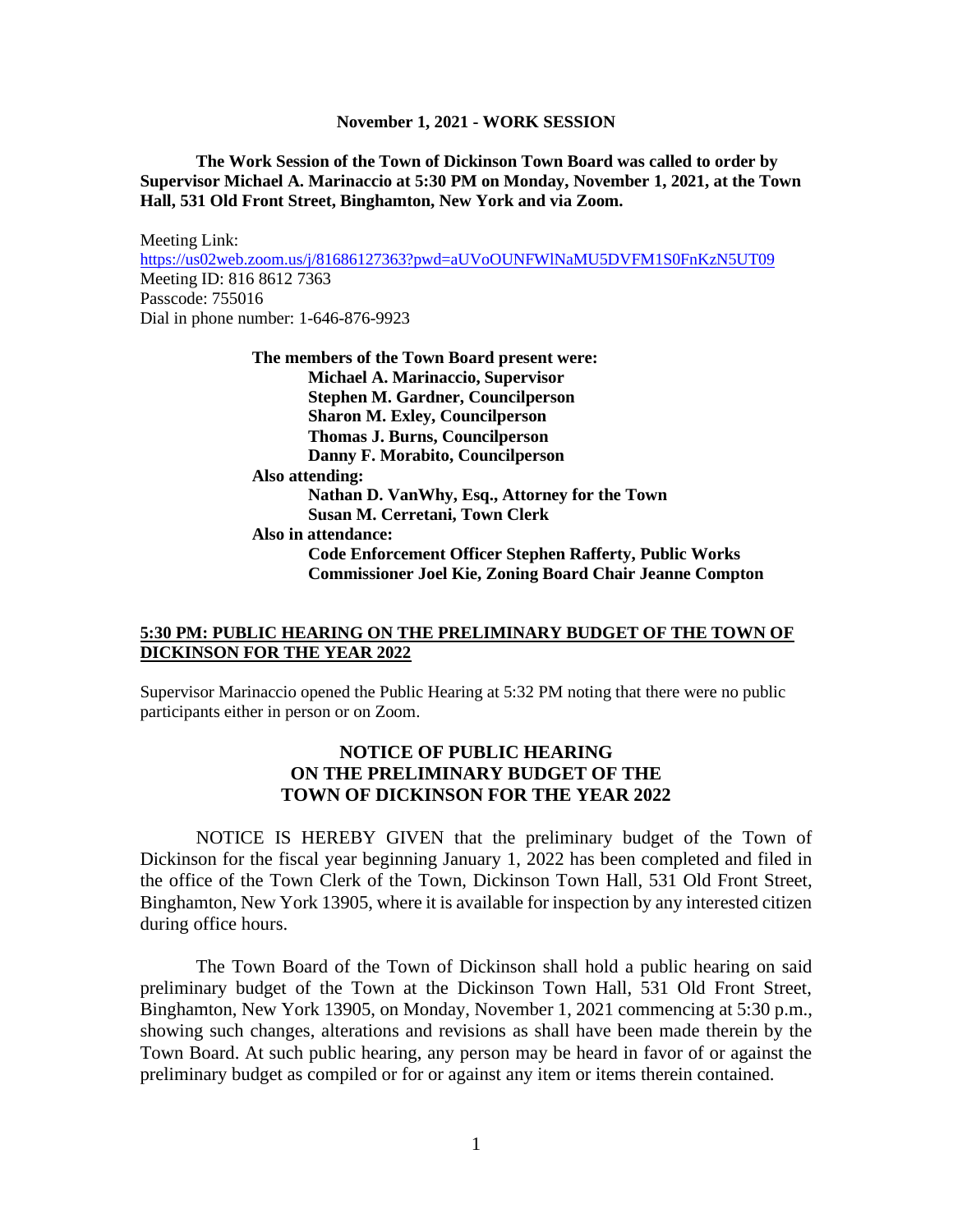As authorized by N.Y. Laws of 2021, Chapter 417, Part E, those who cannot attend in person, or who do not wish to attend in person, may attend remotely using the information below:

Meeting Link:

<https://us02web.zoom.us/j/81686127363?pwd=aUVoOUNFWlNaMU5DVFM1S0FnKzN5UT09> Meeting ID: 816 8612 7363 Passcode: 755016 Dial in phone number: 1-646-876-9923

The following are the proposed year 2022 salaries for the elected officials of the Town:

| \$25,505.00        |
|--------------------|
| \$10,784.00 (each) |
| \$42,931.00        |
| \$52,123.00        |
| \$23,409.00 (each) |
|                    |

Pursuant to the requirements of Chapter 258 of the laws of 2008, this shall service as notice of the exemption report. The report is posted on the Town's bulletin board, is annexed to any tentative or preliminary budget, and shall become part of the final budget.

Anyone has the right to provide written and oral comments and ask questions concerning the entire budget or any portion thereof. Handicapped individuals or senior citizens who require assistance in attending said public hearing, or in furnishing comments and suggestions, should contact the undersigned Town Clerk to request such assistance.

By order of the Town Board of the Town of Dickinson

|  | Dated: October 25, 2021 | Susan Cerretani |
|--|-------------------------|-----------------|
|  |                         | Town Clerk      |

Supervisor Marinaccio gave a brief overview of the 2022 budget and recommended that if there were any further questions regarding the budget to direct them to Beverly Wike.

- The taxes have been increased they remain below the tax cap.
- For a house with an assessed value of an average of \$120,000, the increase for the individual property owner will be approximately \$20.00/year.
- There was a 5% salary increase to all staff. There were some salary adjustments that were made due to increased duties and responsibilities.
- The Lighting District tax was reduced by \$25,000.
- The 3 Fire Districts stayed the same. We were able to use some surplus for Prospect Terrace Fire Department. There were no increases in Fire District taxes.
- Expenses are up from last year from approximately 4.3 million in spending that covered salaries, materials, insurance, health insurance, etc. to approximately 4.8 million.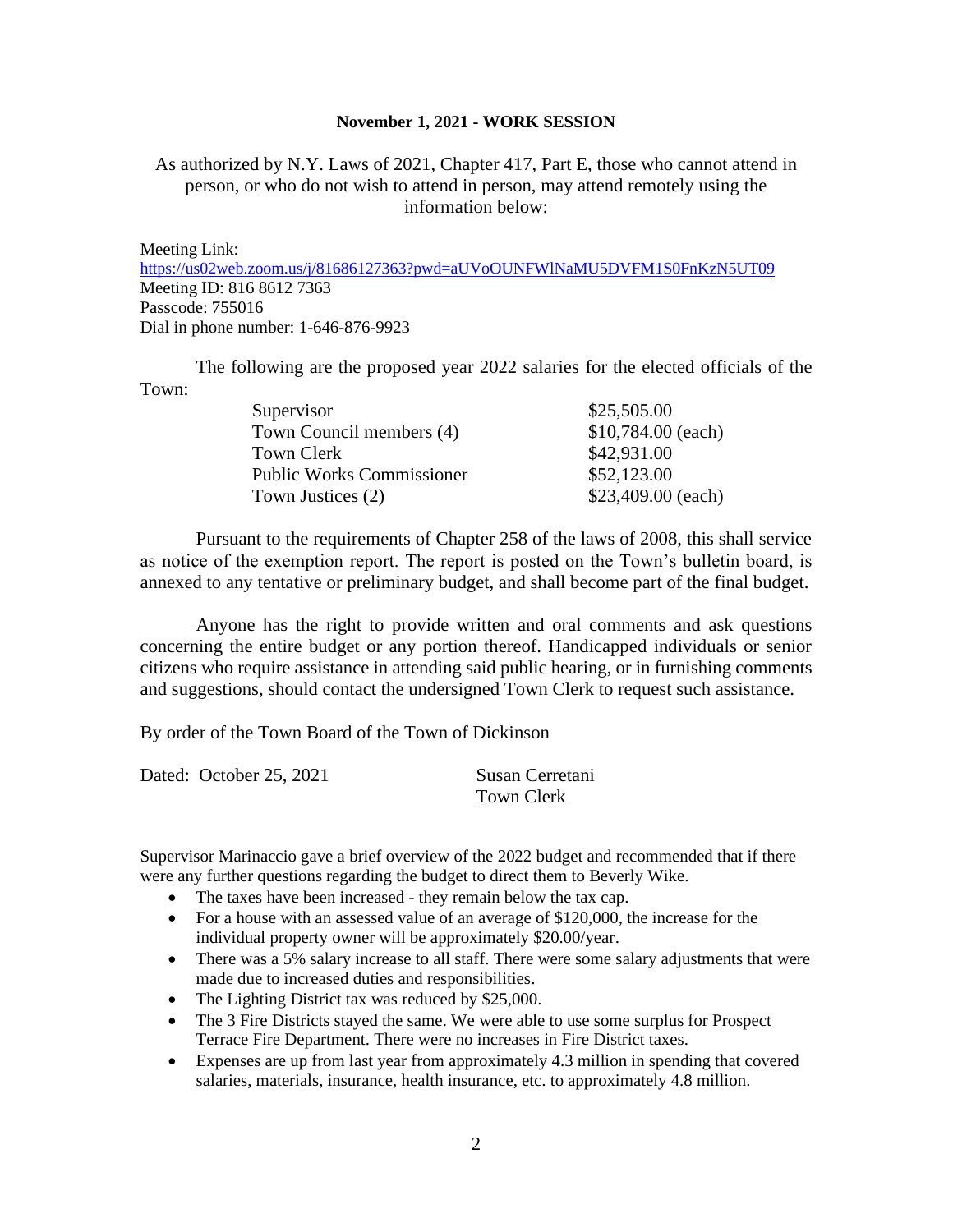Councilperson Morabito added "in addition to the reason for increases for some of the salaries, in addition to added responsibilities, is it is also based on past performance".

Councilperson Burns asked about the Lighting District and if there was a reduction of \$25,000 because of the new lighting in the town.

Public Works Commissioner Kie stated that we signed an agreement on the walking trail that we would take those lights over, just about that time we switched the lights, we got billed for two new sections - the one on the highway plus the walking trail that added on to our bill. It wasn't clear cut because it went up a little bit because of the add-ons but we are saving. We are not spending as much.

Mrs. Wike stated that we had built up a surplus in the Lighting District over the years because we didn't spend as much money as we thought we were going to, so we have a substantial amount of surplus in that account.

Mrs. Wike stated that regarding the Fire Districts, there is going to be an increase in the taxes this year because all of them went up this year by contract.

Supervisor Marinaccio stated that we will be voting on the budget next week.

Supervisor Marinaccio closed the Public Hearing at 5:36 PM.

### **SUPERVISOR'S REPORT NOVEMBER WORK SESSION REPORT**

1. On October 25, I participated in a **ZOOM** meeting with the County Executive and other elected officials. There was a brief discussion regarding the **COVID** status in the county. 20% of the new positive cases were children 17 and younger. These percentages vary from week to week. Hospitals are operating at near or full capacity but are handling all cases so far and as of today, **COVID** cases have decreased. There may be some visitor restrictions in place at various hospitals. Average testing is around 500 to 600 persons per day. We also discussed shared services as we have done in the past but at this late stage of the year and reports from the county to the state are due in a month, no new services were discussed with the exception of towns once again contracting with the county to plow their roads as they had done in the past. The County paid a fee per 1 mile of road, but it was a fixed fee of around \$3500 per mile including cost of fuel and salt and regardless of the severity of the winter storms. Fuel and salt have increased drastically over the years and some years ago the county tried to decrease what they were paying the towns to plow. That ended all but one town in the plowing contracts. Dickinson was never involved directly in these agreements but on occasion we have to plow parts of a county road in order to get to our town streets. Another issue is that our trucks are too small to do large county roads. Sales tax revenue was discussed, and the County Executive stated the sales tax throughout the state has increased by 14% which is surpassing all of our shared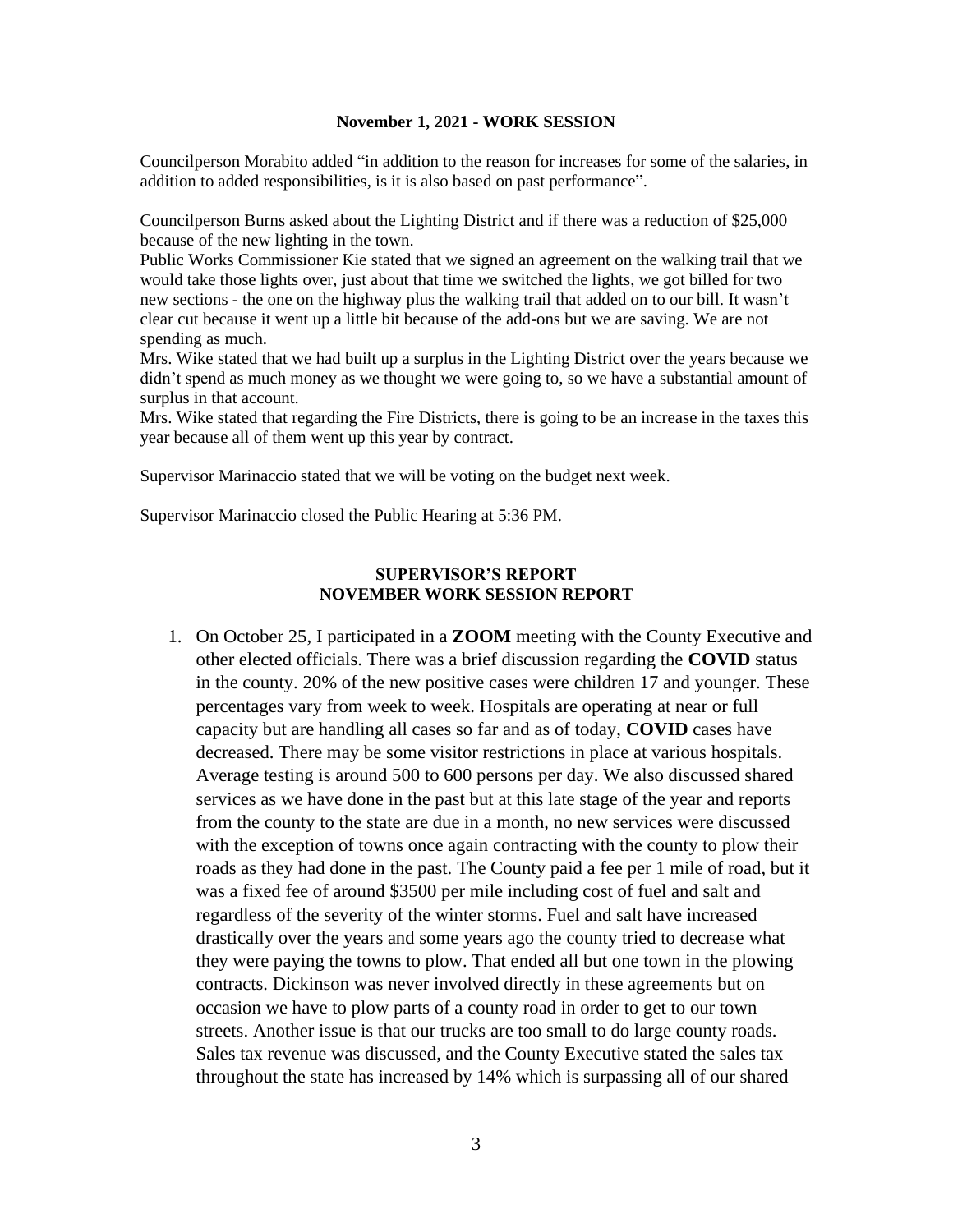## **SUPERVISOR"S REPORT CONTINUED:**

totals that we estimated in the beginning of the 2021 budget year. The **NY State Comptroller** recently stated that sales tax statewide has increased by about 20%. I reminded everyone that a large percentage of the increases is due to high fuel prices, high goods pricing, construction materials, etc. How long this will go on is anyone's guess, but I believe it will be at least 2 years.

- 2. The **Sunrise Terrace Association** held their annual association meeting here at the town hall on October 19. Attendance was very low, but they had a productive meeting. **STA** also conducted their annual **Trunk & Treat** event at the Town Hall parking lot on October  $30<sup>th</sup>$  and the turnout was fantastic with over 150 children and adults attending.
- 3. Tomorrow, Nov. 2, starting at 6 PM, the Zoning Board will be addressing 3 variance requests. Building height and setback for a new addition to **Foland Lumber Company** which I highly support, as well as a side setback for a deck and a front yard encroachment variance to allow a roof over existing front landing.
- 4. Code officer Rafferty questioned the removal of trees in the **Rega**l parking lot since the planting and green space were part of the site review years ago. **Regal** representative replied that they are planting new tress in their place.
- 5. And as expected, The **Broome County Department of Planning and Economic Development** determined that the **Dunkin Donuts** planned project would have significant county-wide and inter-community impacts. They recommended denial of the project.

Code Enforcement Rafferty requested that Clerk Cerretani send a copy of the **Dunkin** denial resolution to him.

### **ATTORNEY**

### **2022 BUDGET**

With no further discussion regarding the 2022 budget, Attorney VanWhy stated that there will be a resolution to adopt the 2022 Budget at the next meeting.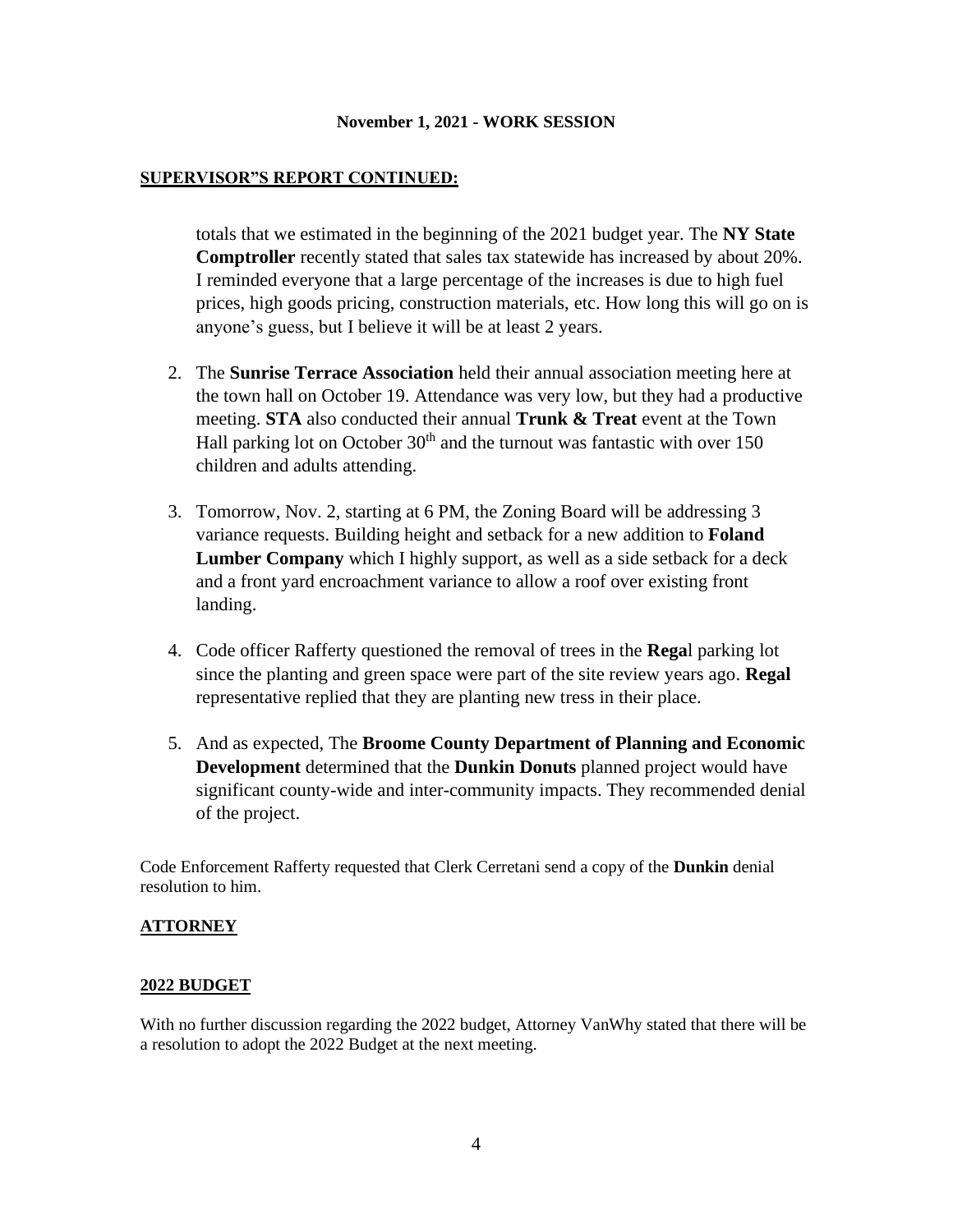## **STATUS: 36 PULASKI STREET CONDEMNATION**

Attorney VanWhy addressed the status of the 36 Pulaski Street condemnation process stating that December  $31<sup>st</sup>$  is the last day for the owner to submit anything. Supervisor Marinaccio stated that he received a phone message from the gentleman. Mr. Marinaccio will share the gentleman's contact information with Attorney VanWhy.

### **STATUS: 39 PULASKI STREET WATER BILL ISSUE**

Mr. VanWhy addressed the 39 Pulaski Street water bill issue. The Town sent a letter to the property owner and the tenant/squatter saying basically let us in or we are shutting your water off and this is your last day to do it. They did provide access to the Town. Once in the residence, it was noticed that there had been some unauthorized work done involving the water meter. That has been corrected.

Next steps are up to Joel Kie and Steve Rafferty as the Code Enforcement Officers for the Town. We are still assessing the options.

Supervisor Marinaccio said the whole thing that throws this situation into a caveat is the fact that the squatter shouldn't be there in the first place – he no longer owns the property. The new owner of the building came to the Town Hall and briefly met with Supervisor Marinaccio last week. Mr. Marinaccio showed him pictures of what the basement looks like. The new owner has only seen the house from the outside. He bought the house on a foreclosure. There are procedures that the new owner needs to take to evict this person. Mr. VanWhy responded that the new owner needs to apply for a court order to evict the tenant/squatter.

Supervisor Marinaccio asked if we can get our money back. Supervisor Marinaccio called the County Attorney Robert Benke and told him about the situation. He has not heard back.

Attorney VanWhy stated that the date of service of the water bill matters as to who is responsible for the charges. It would be helpful to get that breakdown of dates and dollars and then we can figure out who we go after and for how much. Supervisor Marinaccio stated that we know approximately how much water/sewer this person has used and then from that time on that the County took over the building and then until it was sold. It is confusing.

Attorney VanWhy stated that he would encourage the Town that whenever there is a meter that is not reading to take immediate steps to gain entry.

Supervisor Marinaccio wants to make sure we are following protocol and taking the legal steps. He said he thinks we can turn the water off and asked who we send the letter to. Attorney VanWhy replied that we send a letter to the tenant and to the property owner stating that because of failure to pay we are going to plan to shut the water off. We need to provide them an opportunity to enter into a deferred payment agreement according to **COVID**, if they self-certify that they have encountered financial hardship. Because there is a squatter/tenant person, we have to provide him an opportunity to place the water bill in his name on a going forward basis because technically the landlord/property owner is the one who is ultimately responsible.

Supervisor Marinaccio stated that the new owner is ok with turning the water off. At the point when the water is shut off, Code Enforcement Officer Rafferty will post that it is not habitable and will notify the **Health Department**.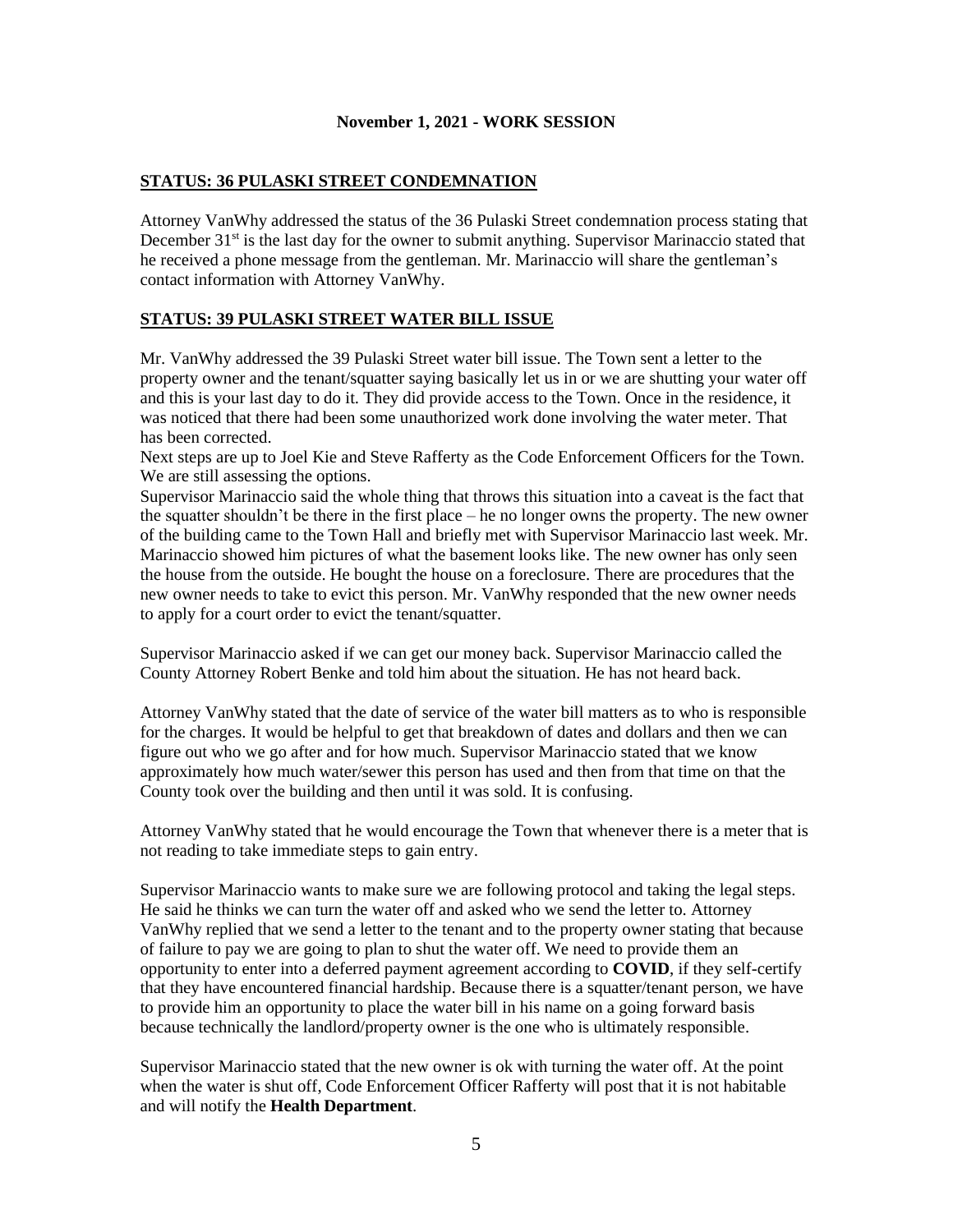Supervisor Marinaccio stated that we have approximately \$100,000 in unpaid water/sewer bills.

Anecdotally, noting how effective a shut off program can be, Mr. VanWhy remarked that the Village of Port Dickinson sent out 8-10 shut off notices and they all paid their bills.

Supervisor Marinaccio remarked that by having their water/sewer bills re-levied to taxes most times these residents cannot use it as a tax break. Councilperson Gardner replied that they have found a loophole in the system, and they are taking advantage of it. Mrs. Wike remarked that here are several "frequent flyers".

## **APPRAISAL ON PROPERTY NEXT TO TOWN GARAGE**

No updates at this time.

## **PUBLIC WORKS**

- Public Works Commissioner Kie reported that the yard waste truck blew some valves. The truck was taken in for repair and the parts that were installed did not work. New parts have been ordered. Tomorrow the crew will hand pick the yard waste. The Village will help out; we helped them last week when their truck burned.
- The Highway Department is done paving North Ely, North Broad, North Louisa, part of Harding, and Iris Drive. Mr. Kie was very pleased with the results. All the water issues were addressed.
- Mr. Kie hasn't heard anything from the Ford Dealership on the two Ford trucks that were ordered. The original ETA was scheduled for right about now, but he doesn't think we will be getting them any time soon. Mr. Kie plans on putting an electric salter on the back of the 350-pickup truck for now because we have no guarantees as to when the new trucks will arrive. Mr. Kie asked that if we already authorized the purchase and we haven't borrowed the money yet, will we have to go through the process all over again. Attorney VanWhy replied that as soon as you authorize the bonding you can do it any way.
- The 2011 Ford that was being used at the cemetery that had the leaf machine hooked up to it died. In short, the hose collapsed going to the radiator. Hopefully it didn't destroy the engine. It is being looked at. The Highway Department may be down a truck.
- Councilperson Morabito asked Mr. Kie if he doesn't get the new trucks, will he be able to do everything he needs to do throughout the winter. Mr. Kie replied yes. It will be more of a challenge because we will not have the weight and capacity, but Mr. Kie said he feels comfortable.

# **CODE ENFORCEMENT/ZONING BOARD**

Zoning Board has 3 variance hearings Tuesday at 6 PM:

- 1. Foland Lumber side setback and building height
- 2. 1 Maiden Lane side setback for a deck
- 3. 33 Forest Hill Rd roof over an existing front landing